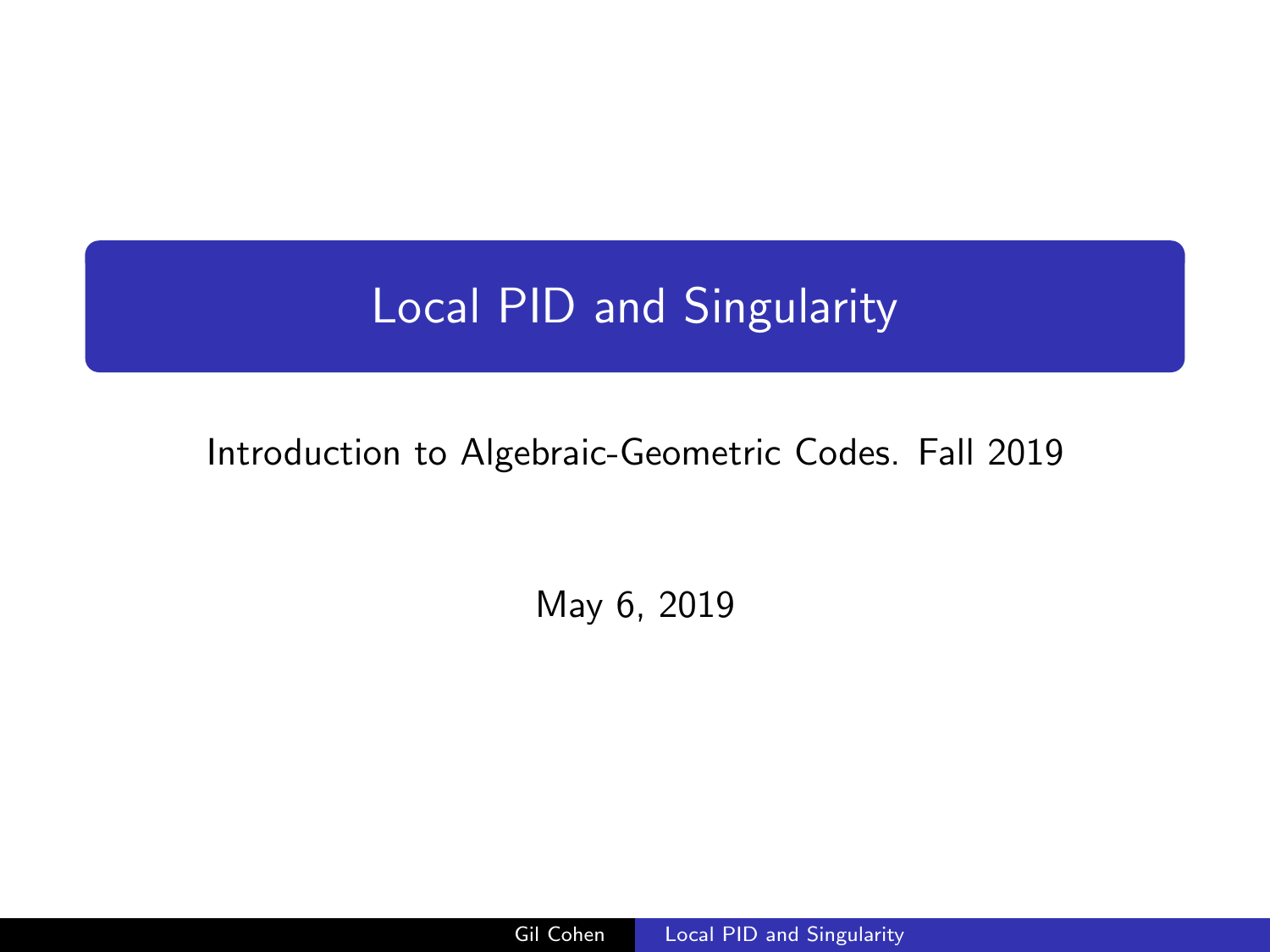#### **Discussion**

Let  $f \in \overline{K}[x, y]$  irreducible. Let  $(a, b) \in Z_f(\overline{K})$  and  $M = \langle x - a, y - b \rangle \in \text{Max}(C_f)$  the corresponding ideal via Hilbert's Nullstellensatz. Recall that we identify  $(C_f)_M$  with the elements of  $\overline{K}(Z_f)$  that are defined at (a, b).

In this unit we establish an algebraic equivalent for the geometric property that (a, b) is a nonsingular point of  $Z_f(\bar{K})$ . We prove

Theorem

With the notation above,

 $(a, b) \in Z_f(\overline{K})$  is nonsingular  $\iff$   $(C_f)_M$  is a PID.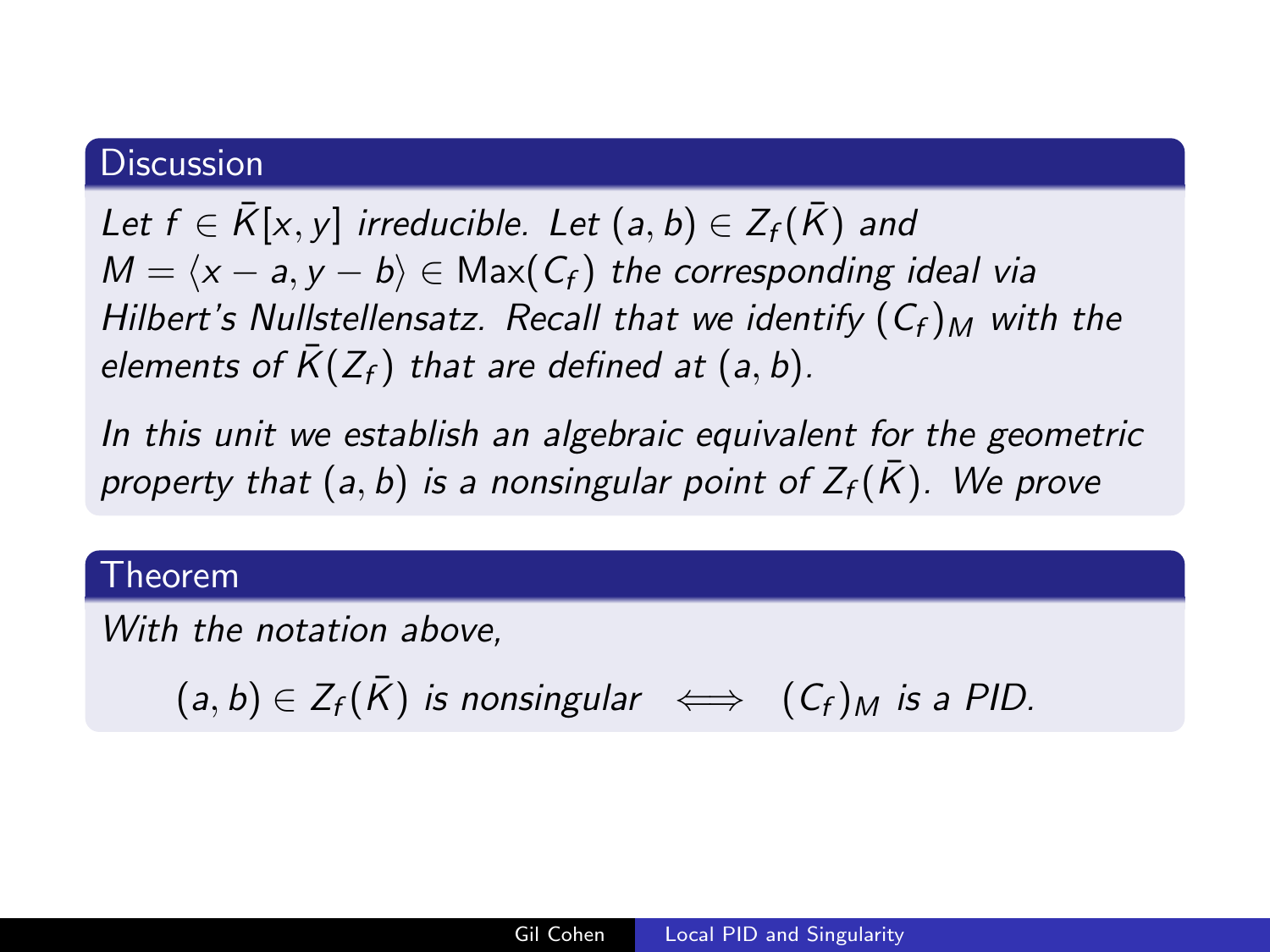We start by proving the following nice basic ring-theoretic claim.

#### Claim

Let A be a ring. If every prime ideal of A is principal then A is a PID.

The proof makes a nice use of Zorn's lemma but we'll skip it.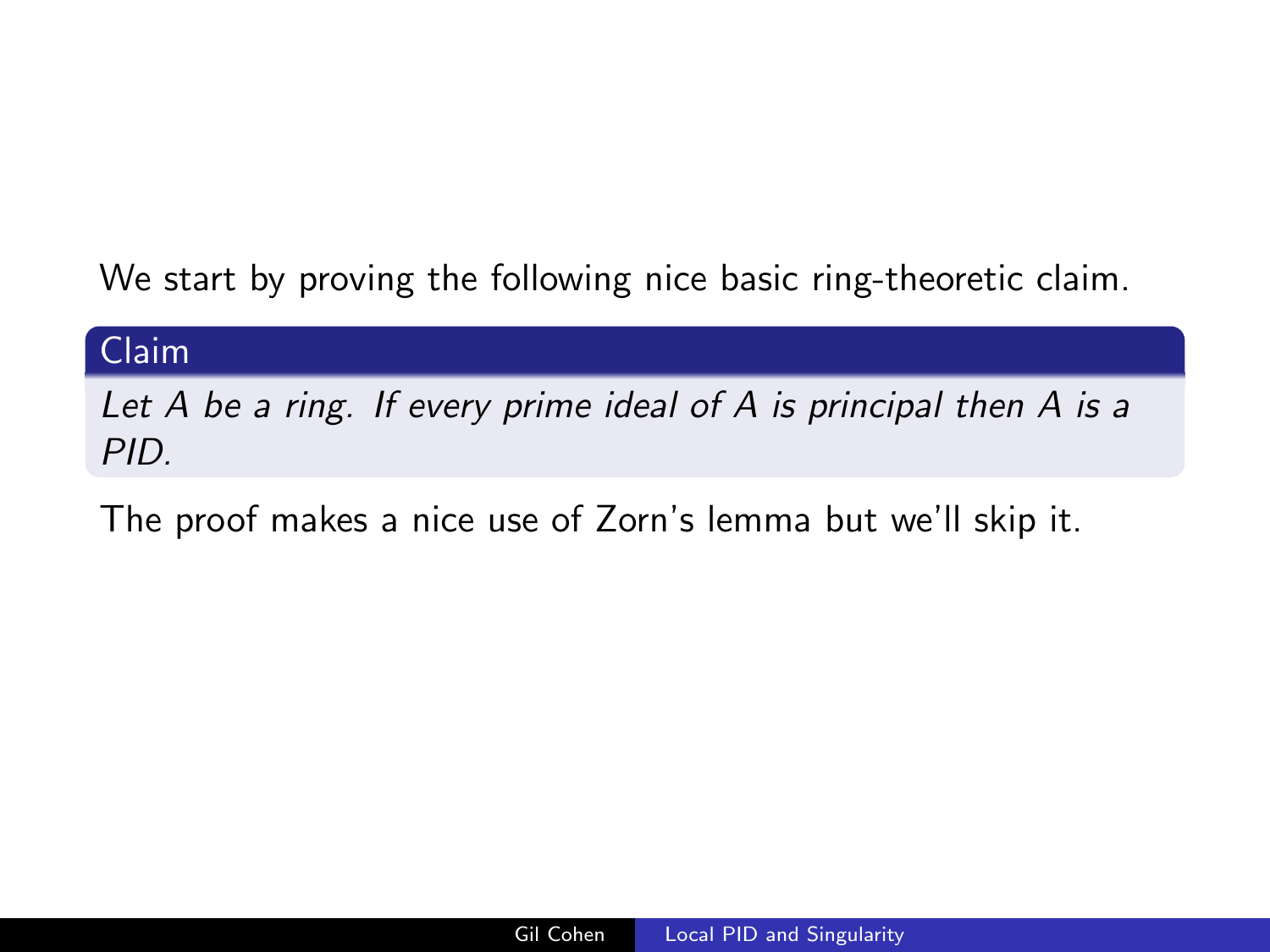We assert that the following claim implies the main theorem.

### Claim

Let 
$$
f \in \overline{K}[x, y]
$$
 irreducible. Let  $(a, b) \in Z_f(\overline{K})$  and  $M = \langle x - a, y - b \rangle \in Max(C_f)$ . Then,

 $(a, b)$  is nonsingular  $\iff M(C_f)_M$  is principal.

### Proof for Claim  $\implies$  Theorem.

f irreducible  $\implies$  dim( $C_f$ ) = 1  $\implies$  dim( $(C_f)_{M}$ ) = 1. Hence,  $Spec((C_f)_M) = \{ \langle 0 \rangle, M(C_f)_M \}.$  The proof then follows by the previous claim.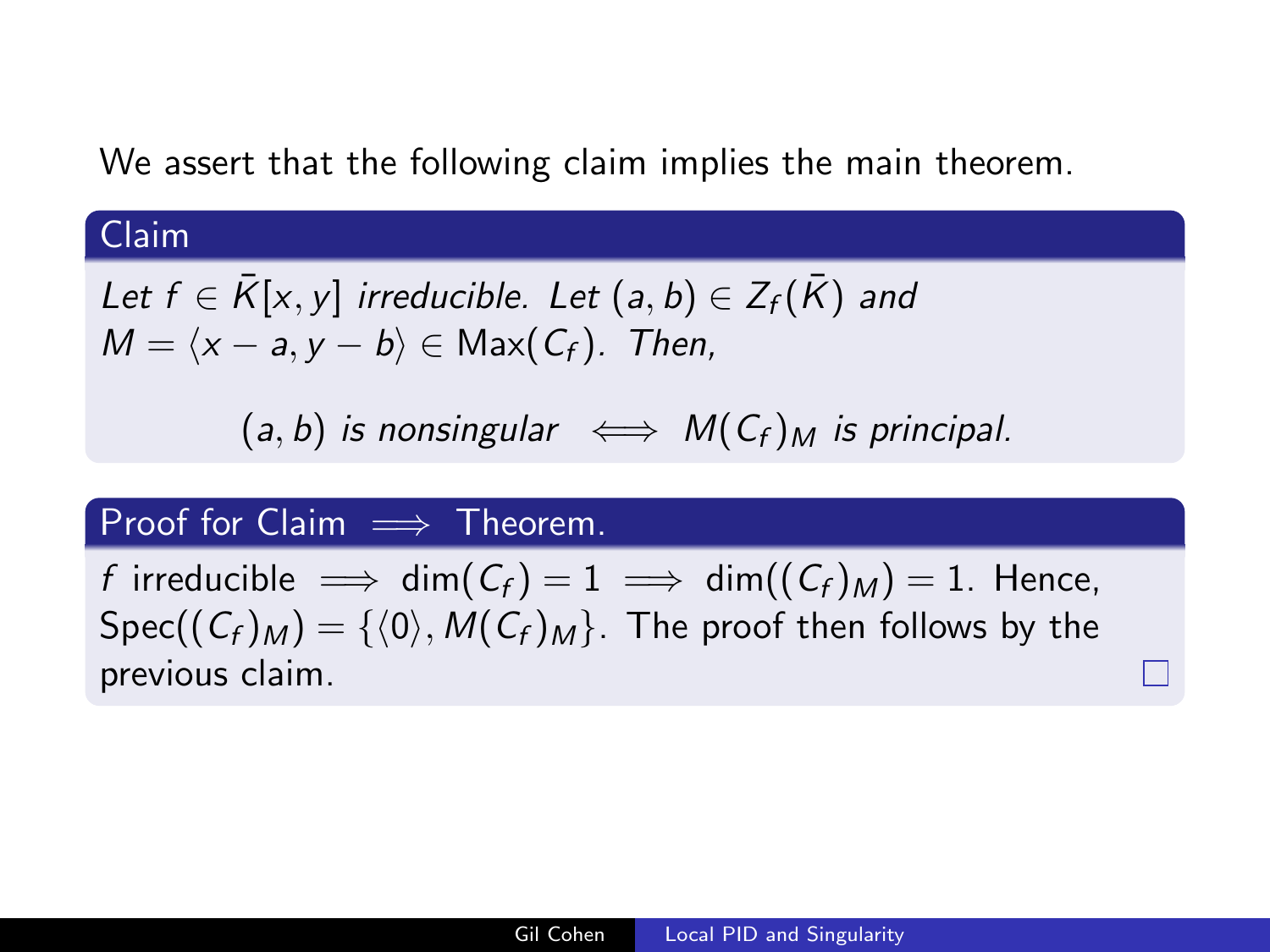### Proof of Claim.

For simplicity, we consider  $(a, b) = (0, 0)$ . Assume w.l.o.g that ∂f  $\frac{\partial f}{\partial y}(0,0)=\delta\neq 0$ . Then, in  $\bar{K}[x,y]$ 

$$
f(x,y)\in \frac{\partial f}{\partial x}(0,0)x+\delta y+\langle x,y\rangle.
$$

So, there are  $g(x, y)$ ,  $h(x, y) \in \overline{K}[x, y]$ ,  $g(0, 0) = 0$  such that

$$
f(x,y)=h(x)+y(\delta+g(x,y)).
$$

Thus, in  $C_f$ 

$$
0 = h(x) + y(\delta + g(x, y)).
$$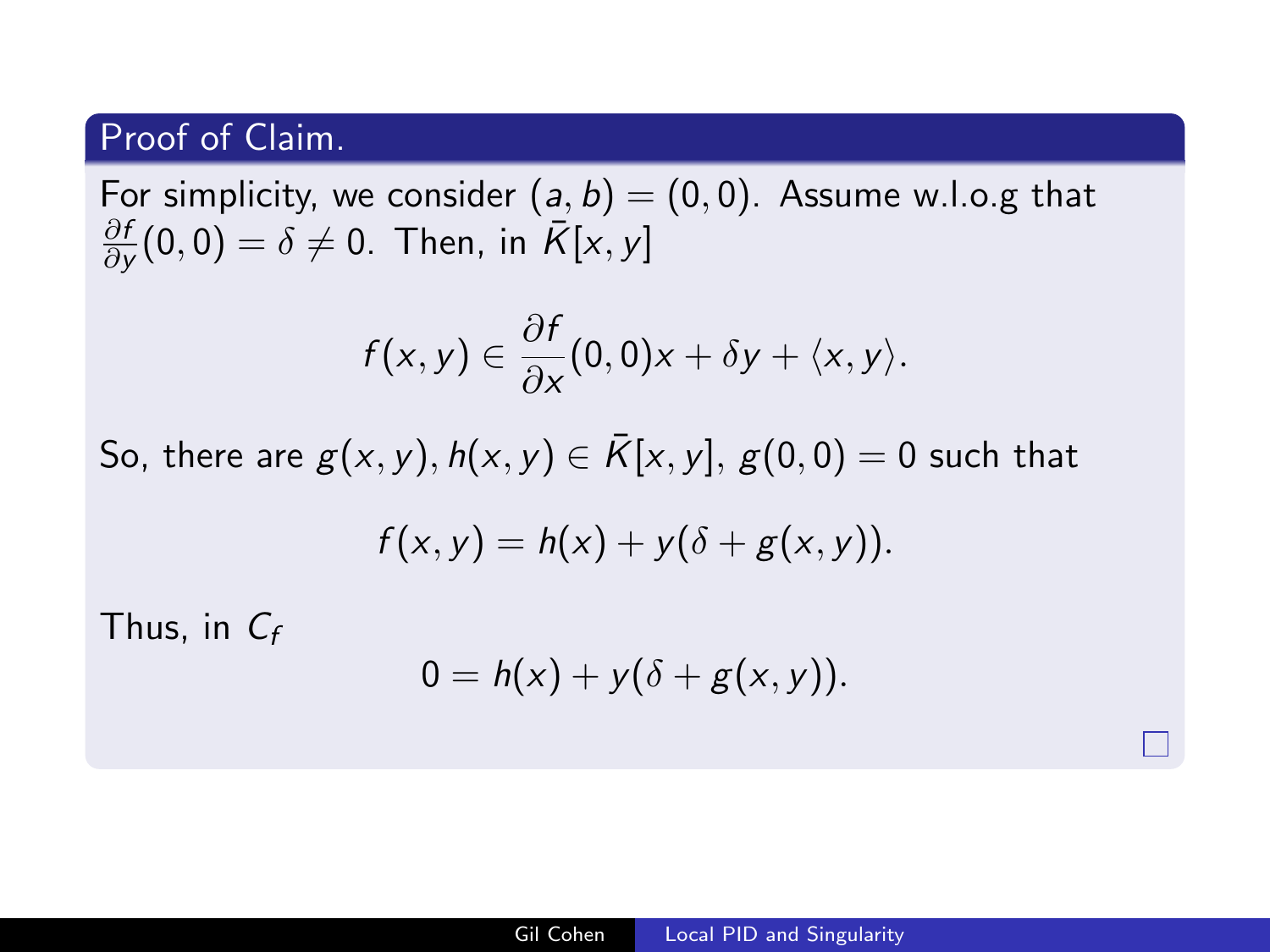Thus, in  $C_f$ 

$$
-h(x)=y(\delta+g(x,y)).
$$

To conclude this direction, it suffices to show that

$$
\delta+g(x,y)\in(\mathcal{C}_f)_{M}^{\times}.
$$

 $g(0, 0) = 0 \implies g(x, y) \in M = \langle x, y \rangle$ . Since  $\delta \notin M$  we have  $\delta + g(x, y) \notin M$ . Thus,  $\delta + g(x, y) \in (C_f)_{M}^{\times}$ .

 $\Box$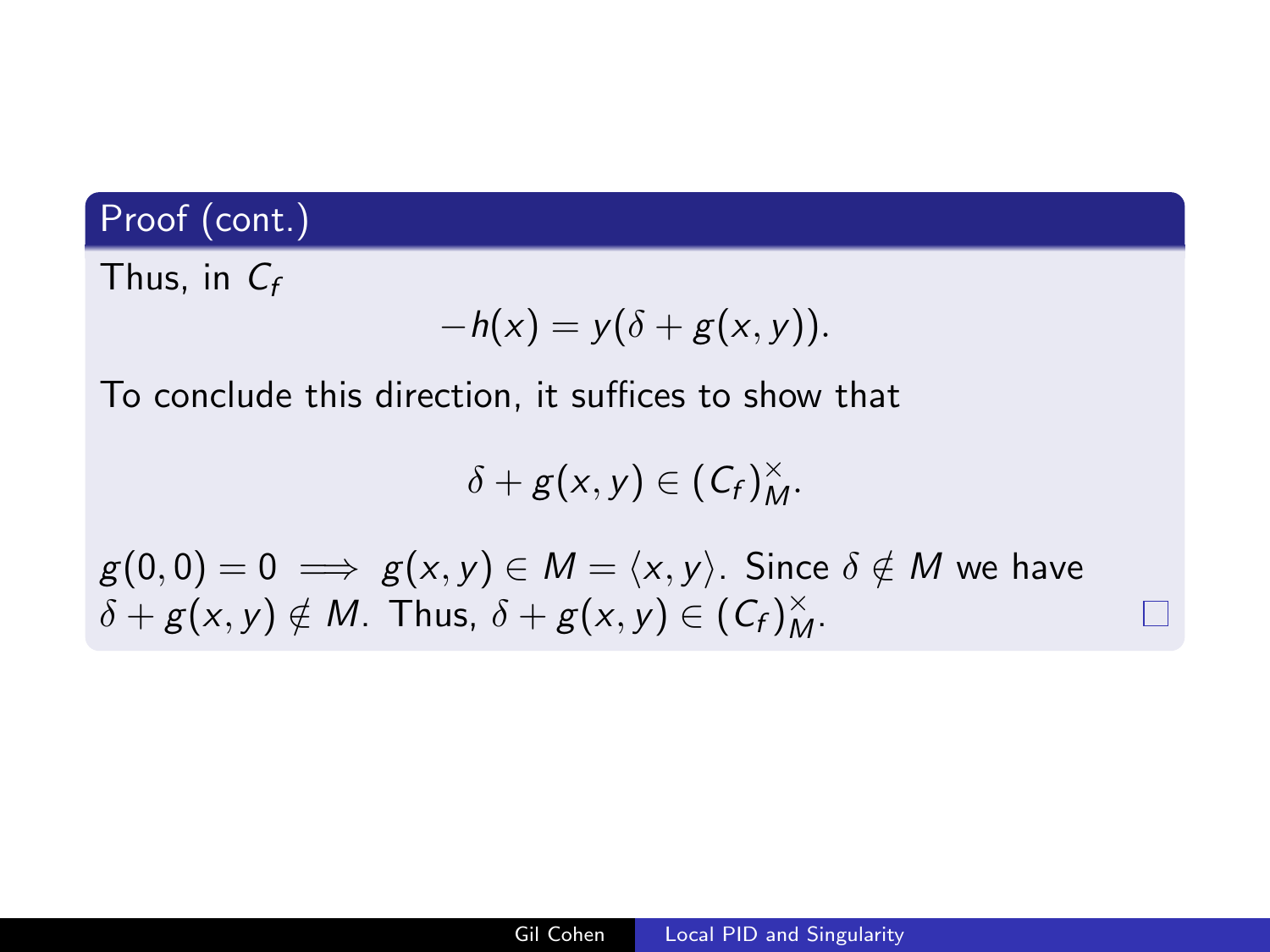In the other direction, Assume  $M(C_f)_M = \langle z \rangle$ . Since  $M = \langle x, y \rangle$ in  $C_f$  then in  $(C_f)_{M}$ :

$$
z = ux + vy
$$
  

$$
x = zs
$$
  

$$
y = zr
$$

for some u, v, s,  $r \in (C_f)_M$ . Using that  $(C_f)_M$  is a domain,

 $us + vr = 1$ .

Thus, one of  $s, r \in (C_f)_{M}^{\times}$ . Say it is s. Note also that  $rx = sy$ .  $\Box$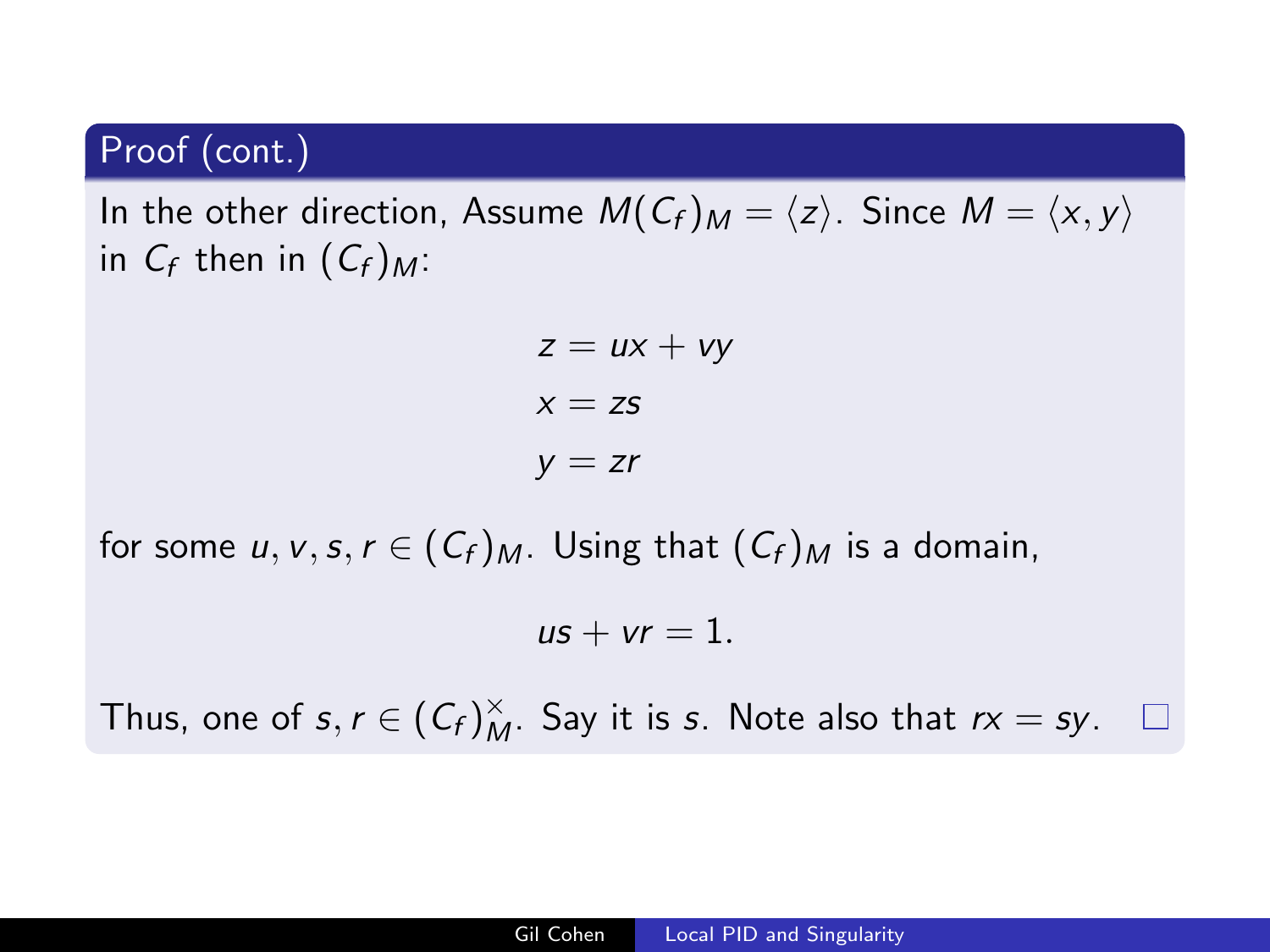$rx = sy$  in  $(C_f)_{M}$ . So,

$$
\frac{r_1}{r_2}\cdot\frac{x}{1}=\frac{s_1}{s_2}\cdot\frac{y}{1}
$$

for  $r_1, r_2, s_1, s_2 \in C_f$  and  $r_2, s_2 \notin M$ . Since  $s \in (C_f)_{M}^{\times}$ ,  $s_1 \notin M$  as well. Thus, since M is prime,  $r_2s_1 \notin M$ . So, in  $C_f$  we have

 $r_1$ S<sub>2</sub> $x = r_2$ S<sub>1</sub> $y$ 

Let  $a(x, y) \in \overline{K}[x, y]$  be such that  $a(x, y) + \langle f \rangle = r_1s_2$ . Let  $b(x, y) \in \overline{K}[x, y]$  be such that  $b(x, y) + \langle f \rangle = r_2s_1$ .  $r_2s_1 \notin M \implies b(0,0) \neq 0.$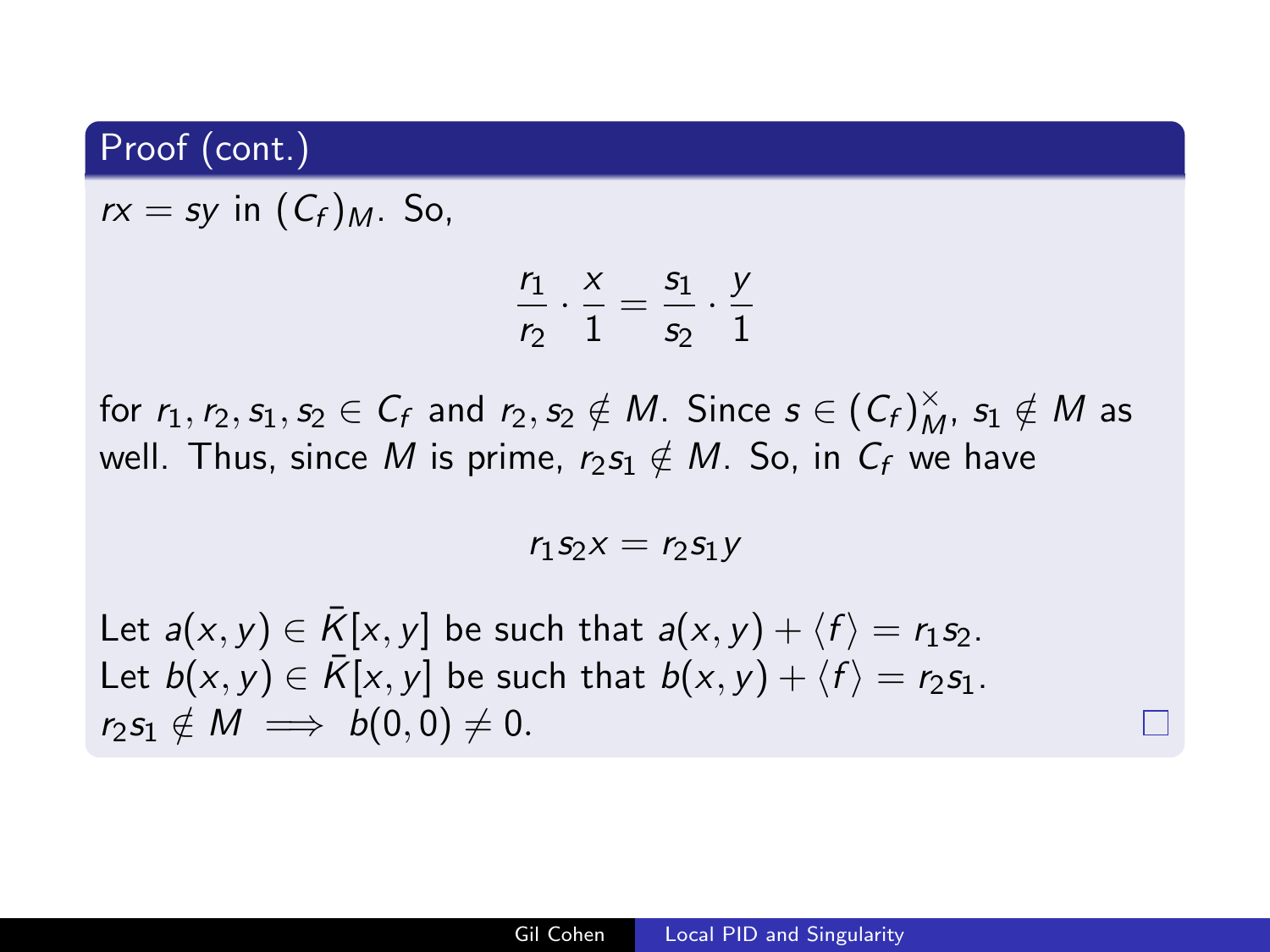In  $\overline{K}[x, y]$ ,  $f(x, y)$  |  $a(x, y)x - b(x, y)y$ So, there exists  $g(x, y) \in \overline{K}[x, y]$  such that

$$
f(x,y)g(x,y) = a(x,y)x - b(x,y)y
$$

What is the coefficient of  $y$ ? Looking at the LHS

$$
\left(f(0,0)+\frac{\partial f}{\partial y}(0,0)y+\cdots\right)\cdot\left(g(0,0)+\frac{\partial g}{\partial y}(0,0)y+\cdots\right)
$$

and so, the coefficient is

$$
f(0,0)\frac{\partial g}{\partial y}(0,0) + g(0,0)\frac{\partial f}{\partial y}(0,0) = g(0,0)\frac{\partial f}{\partial y}(0,0)
$$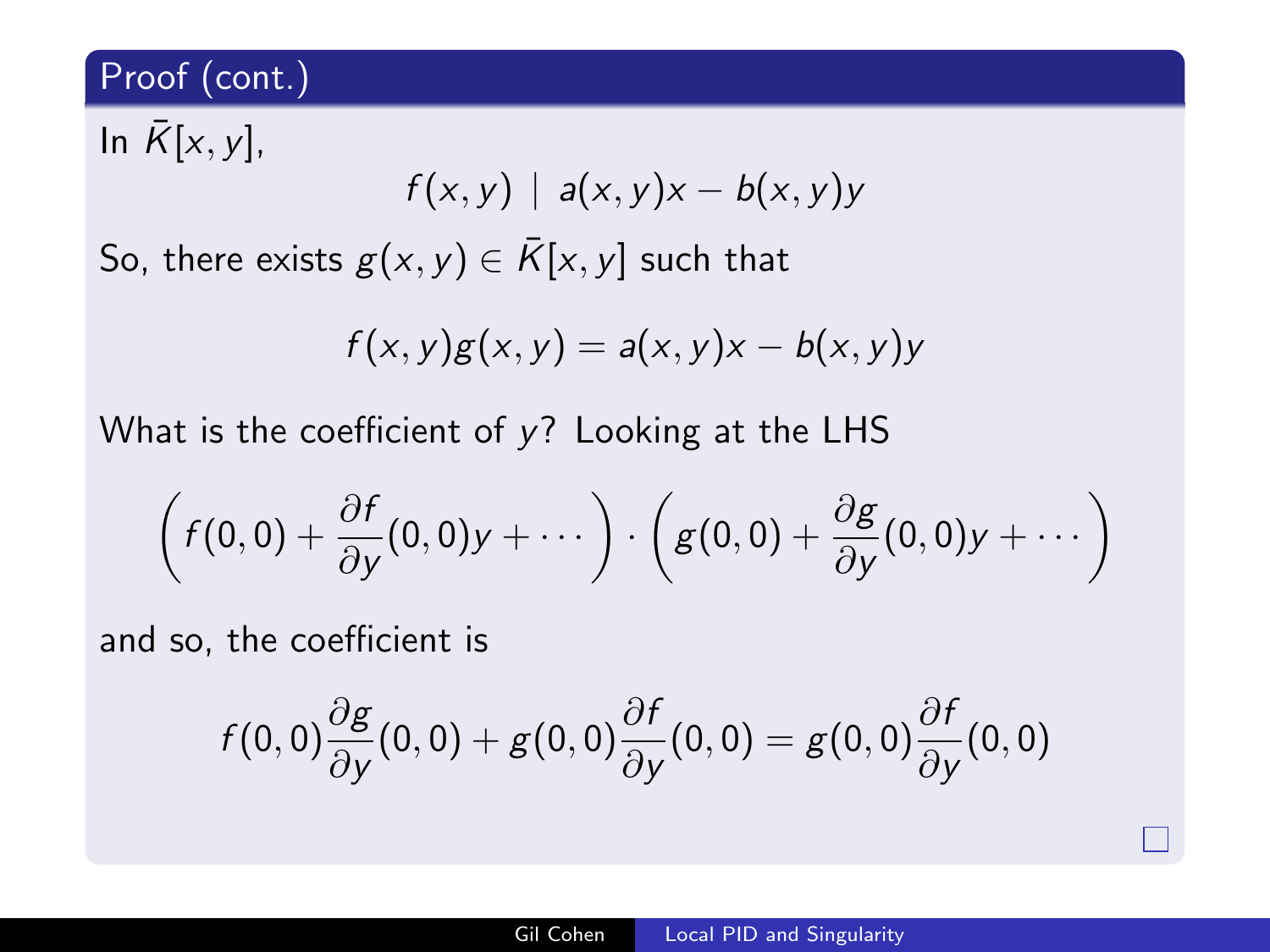Looking at the RHS, the coefficient is  $b(0, 0)$  and so

$$
g(0,0)\frac{\partial f}{\partial y}(0,0)=b(0,0)\neq 0
$$

In particular,

$$
\frac{\partial f}{\partial y}(0,0)\neq 0
$$

and so (0,0) is a nonsingular point of  $Z_f(\bar{K})$ .